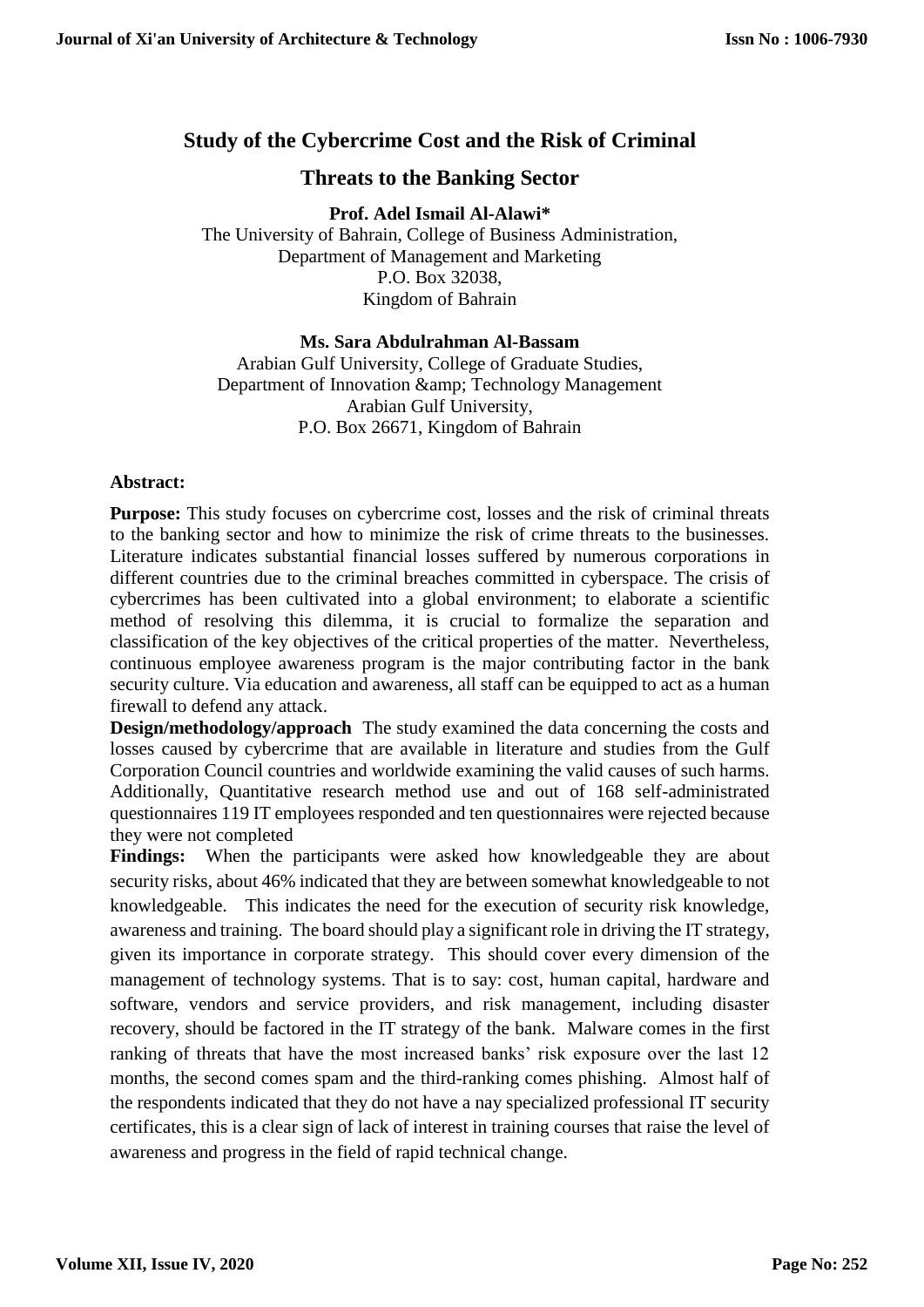**Practical Implications:** While the budget is the financial facility, which firstly rationally estimates the costs and secondly assesses access to the resources required to achieve successful implementation of cybersecurity. By remaining familiar with the causes that banks may determine it clear-cut to indicate to invest in security against attacks from cyberspace and enhance their proficiency with minimum costs.

**Originality/Value:** This study reports the cost and risk of criminal threats to the banking sector and how to minimize them. As breaches and breaking the law electronically are becoming more complex; they cause a further financial effect on the banking sector. The management should have a better understanding of the rise issues. Therefore, once a business faces some challenges and has been exposed to a particular risk, the bank has to act fast and prepare its security plans. Such plans may be a considerable investment, so it is crucial for the business to balance its security costs and to be full.

**Keywords:** Cost, Risk, Cybersecurity Awareness, cyberspace, cybercrime, criminal

# **Introduction**

In connection with different types of threats, there are various types of attacks used. These can affect business information today mainly through worms, viruses, denial of services, access and reconnaissance. Cybercrimes encountered can often include crackers, spammers, phishing and hacker attacks (Zadig, 2016; Al-Alawi et al. 2020a).). In fact, some certain people or organizations may gain benefits from threatening the firm's assets information. These could include the company's former employees or people with whom the firm does business. The negligence of an employee who has accidentally compromised the firm's data, or other business competitors who want to penetrate other profitable firms to gain economic advantage, all comprise cybercrime risk for the organization. This may involve disruption of the business of trading, especially for those who conduct their business online, causing them financial losses due to the theft of information, which, therefore, will result in the firm paying costs for data breaches. For other related costs for such incidents, such as a firm losing its reputation, and its customer base, and incurring costs for cleaning as well as running their affected system, costs for the damages suffered by other companies that are connected to the affected firm, and additional costs of fines for any other personal data losses.

# **The Main Objective of Cybercrime**

Consequently, cybercrime's main objective is to affect the IT equipment or IT-based services of government or businesses for the reason of either obtaining money or affecting reputations. This is done by penetrating the company's IT equipment to affect their valuable asset information, which mainly contains the data related to the databases of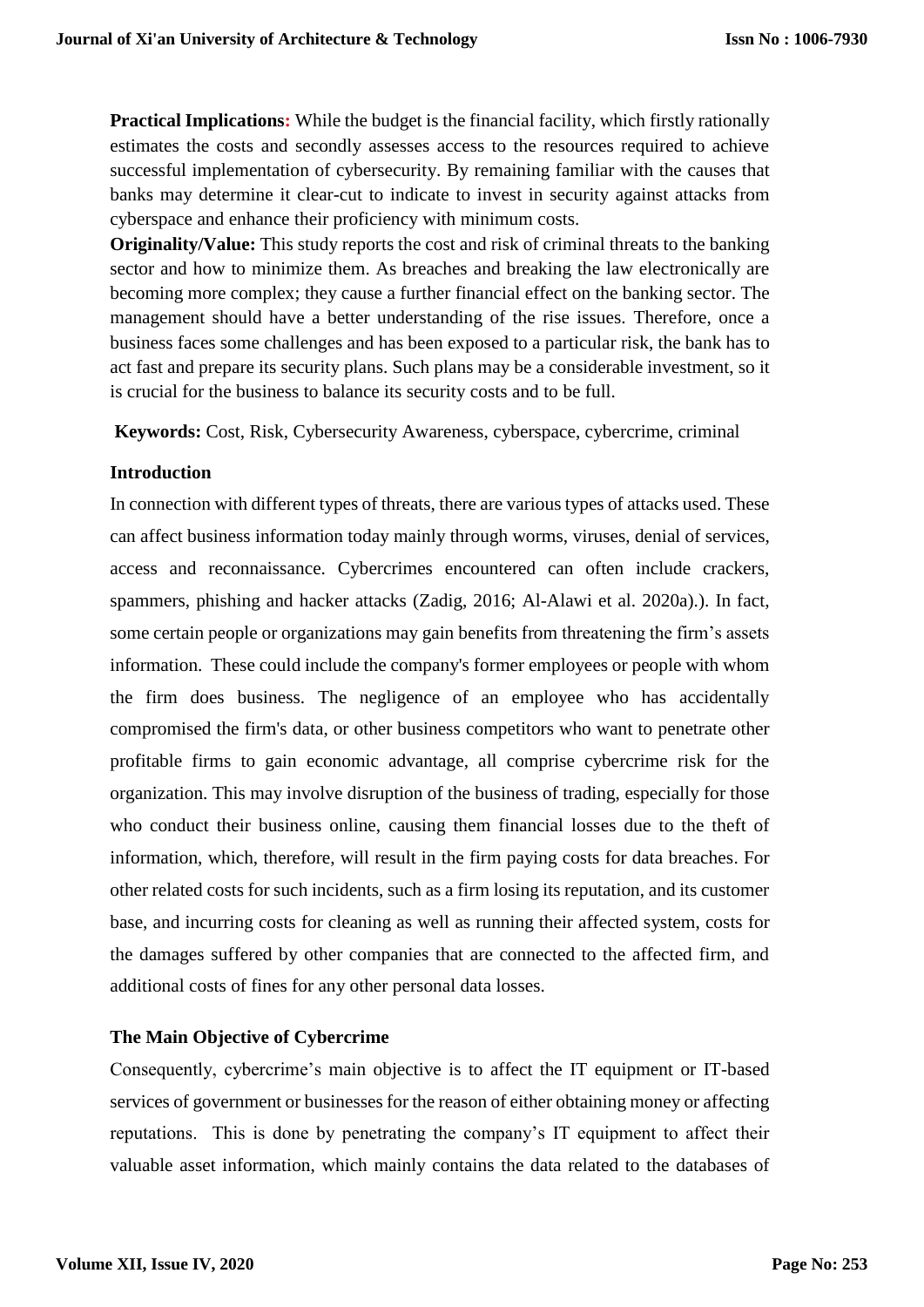customers and their financial details. Hence, their client list, the firms' pricing information and the dealings they have with other companies. The firms' product design, as well as their manufacturing process, are all valuable information mainly stored in the firm's IT systems, which may be affected by cybercriminals (HM Government, 2015; Arlitsch & Edelman, 2014, Al-Alawi et al. 2020b).

In addition, one of the causes for cybercrimes in society refers to the concept of whenever the rate of investment return is high and its risk is low. Many people will have the advantage of such a situation and this means that accessing and trying to use the valuable information acts as a high yield of return. Hence, stopping and catching those criminals is difficult, which explains the increase of cybercrimes in many societies (Al-Alawi, 2014, Al-Alawi, et al. 2020).

SEL (2015) has stated some advantages of using cybersecurity in organizations:

First: providing a layer of protection and security for efficient access to the firms' data. Second: improving the software and operational efficiency tools to authorized users. Third: keeping the firms' network system directly connected to the adopted security rather than depending and relying on other securitized ways that may lead to catastrophic data theft or loss.

According to HM Government (2015), there are some actions or procedures that organizations should adopt to ensure the safety of their sensitive information and data. Moreover, to minimize the risk of crime threats to the businesses, downloading software security updates as soon as they are performed and available will keep the company devices safe. The firm should make up strong passwords, to avoid unauthorized access, from encryption, deleting emails that seem suspicious as they may contain viruses (as viruses or malware may lead to devise infection, anti-virus software must be used). Last but not least, each business should train its staff and make them aware of cyber threats and how to prevent such threats (Al-Alawi et al. 2020a).

In this regard, as new information technologies, communications are developed to meet and facilitate consumer demand. They play a vital role in the developing countries, where many sectors try to benefit from such applications, especially concerning government, health sector, education, and business, whereby these sectors need to protect themselves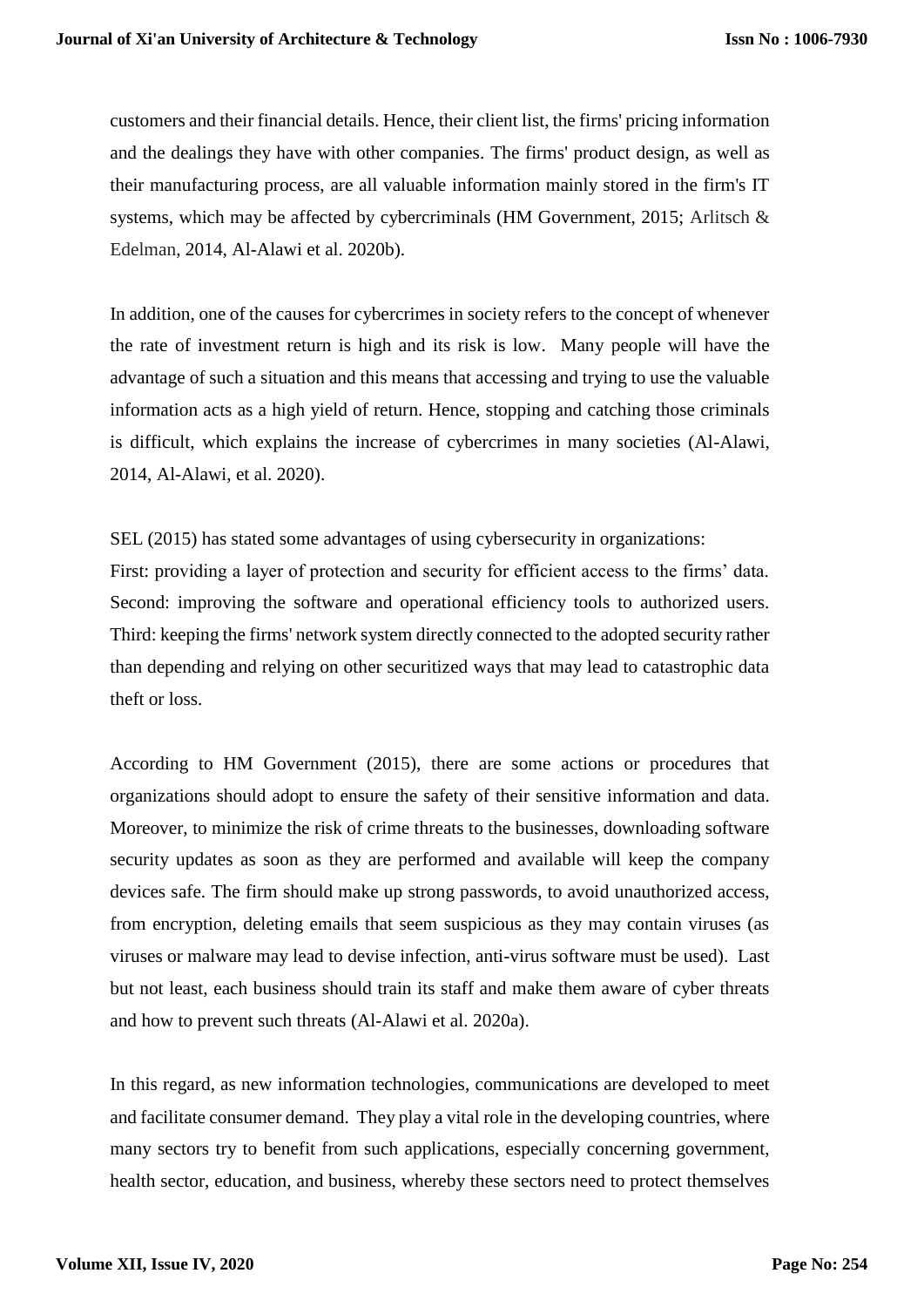from data breaches or destruction by criminal attacks. First, the country's government should provide its citizens with free access to their data, and restrictions will only be imposed in certain situations or significant events. Second, the country is committed to protecting its citizens in cyberspace and the country should apply a code of conduct for information in cyberspace, with the government supporting the effort of the International Telecommunication Union in ensuring the law in the area of cybercrime. Third, the countries' governments and organizations should maintain and have the best use of a cybersecurity program to provide security as well as the privacy of their information. Fourth, people who are experts in producing hardware and software should attempt to develop and improve secured technologies. Fifth, the country's government should actively work on participating in security awareness programs to ensure cyber stability (Armencheva & Smolenov, 2015; Al-Alawi & Al-Bassam, 2019).

#### **Cybercrime Cost**

Cybersecurity and cybercrime are two topics that cannot be separated in an interconnected environment, and they will continue to grow. Unfortunately, cyberattacks continue to grow over time and are increasing risks to organizations. Once a business faces some challenges and has been exposed to a certain risk, the company has to act fast and prepare its security plans. Such plans may be a considerable investment, so it is crucial for the business to balance its security costs and to be fully aware of the real costs of cyberattacks. Ghorsad (2014) stated, "The fact that the 2010 UN General Assembly resolution on cybersecurity35 addresses cybercrime as one major challenge underlines this." The crisis of cybercrimes has been cultivated into a global environment; to elaborate a scientific method of resolving this dilemma, it is crucial to formalize the separation and classification of the key objectives of the critical properties of the matter.

As breaches and breaking the law electronically are becoming more sophisticated, they cause a further financial effect. The Ponemon Institute (2014) survey illustrated that the average cost of cybercrime for American retail shops increased twofold from 2013 to a yearly average of US \$8.6 million per corporation in 2014, harming more than was expected. Furthermore, the study indicates that the security incidents will continue to grow to 42.8 million worldwide, whereas PWC (2015) stated that identified information security circumstances have increased from 2009 by 66% every year.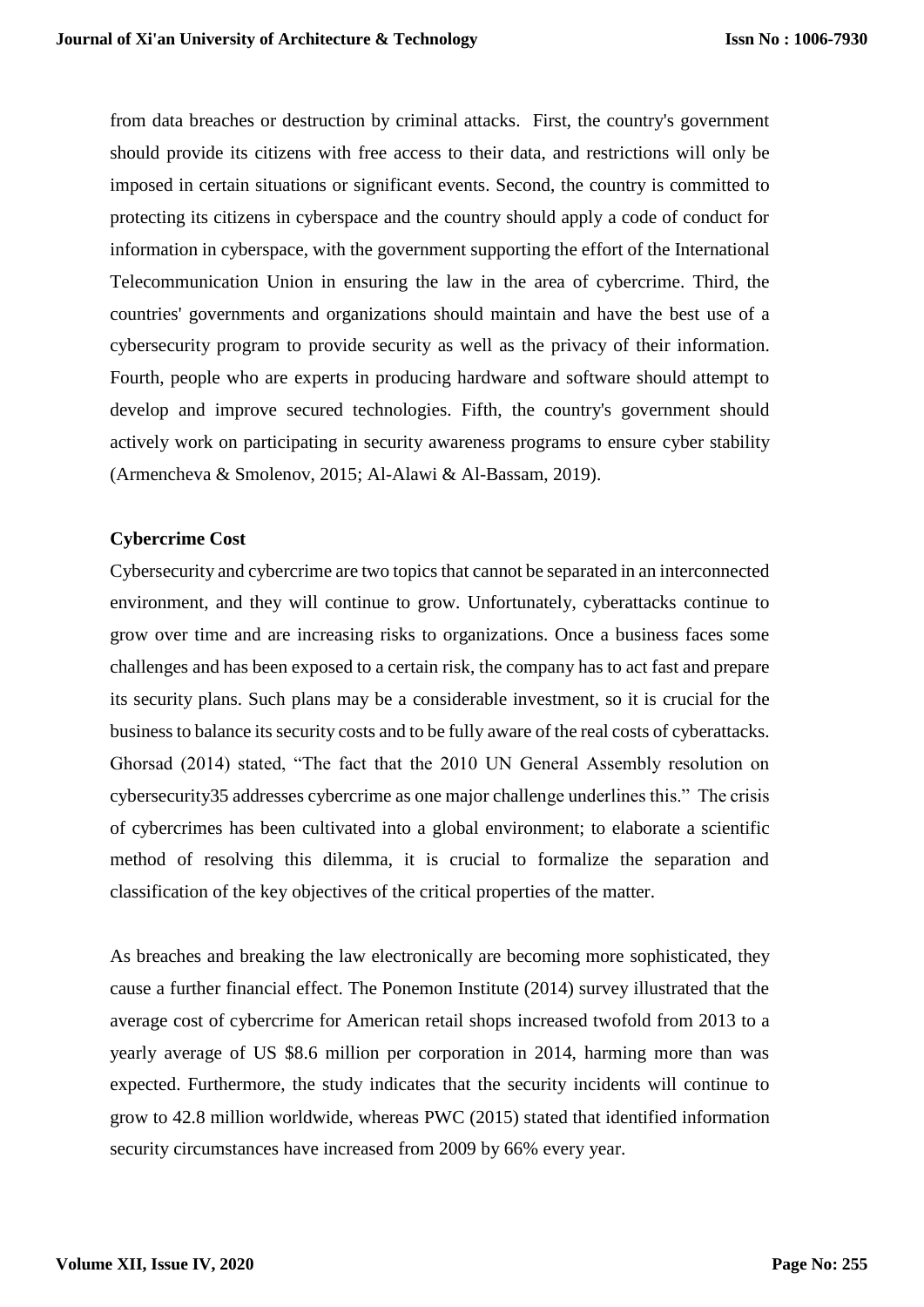Marden (2017) stated that globally, Juniper Research indicated the costs are expected to increase between 2019 and 2015, with an estimate of \$2.1 trillion. The effect would be significant for smaller businesses, as a study by NCSA indicated that 60% of these types of companies reported bankruptcy within six months of an attack. Another projection by Kaspersky Lab is that the average direct costs of a security breach are \$38,000 on smaller businesses.

Another global study in seven countries accomplished by the Ponemon Institute (2015) and sponsored by Hewlett Packard Enterprise. The study indicated that the total average costs of cybercrime were, for the USA alone, \$18.42m, indicating the highest among these countries, and Russia \$2.37m showing the lowest and the others five countries from highest to lowest, Germany \$7.5m Japan \$6.81m, UK \$6.32m, Australia \$3.47m, Brazil \$3.85m. The seven countries studied summarized that the total number of attacks used to measure the total cost was 1,928, and the average yearly costs were \$7.7 million. Hence, there is a significant variation in total cybercrime costs among the enterprises studied around the world. The financial services sector (retail banks, insurance companies, brokerage, and credit card firms) was the most significant sector represented, with 16% out of the total of 252 organizations.

Furthermore, Morgan (2016) reported that cybercrime is driving the IT market for more cybersecurity products and services, which is estimated to grow from "\$75 billion in 2015 to \$175 billion by 2020". New markets such as cyber insurance are inspired and enhanced due to cybercrime issues, and predicted to increase from "\$2.5 billion in 2015 to \$7.5 billion by 2020".

The Ponemon Institute in its annual study in 2017, sponsored by IBM and including 419 companies in 11 counties and two regional samples (Saudi Arabian and United Arab Emirates 'UAE' for Middle East and four Asian countries). The study reported that the global average cost of data breach decreased by 10% over the last year to \$3.62 million. In addition, the average cost of each piece of missing data holding confidential information also notably dropped by \$17 (\$158 during 2016 and \$141 in 2017). Nevertheless, despite the decrease in the overall cost, enterprises in this year's report have higher breaches; the mean size of the data breaches has grown by 1.8% to over 24,000 records. The average total organizational cost in the USA was \$7.35 million, and \$4.94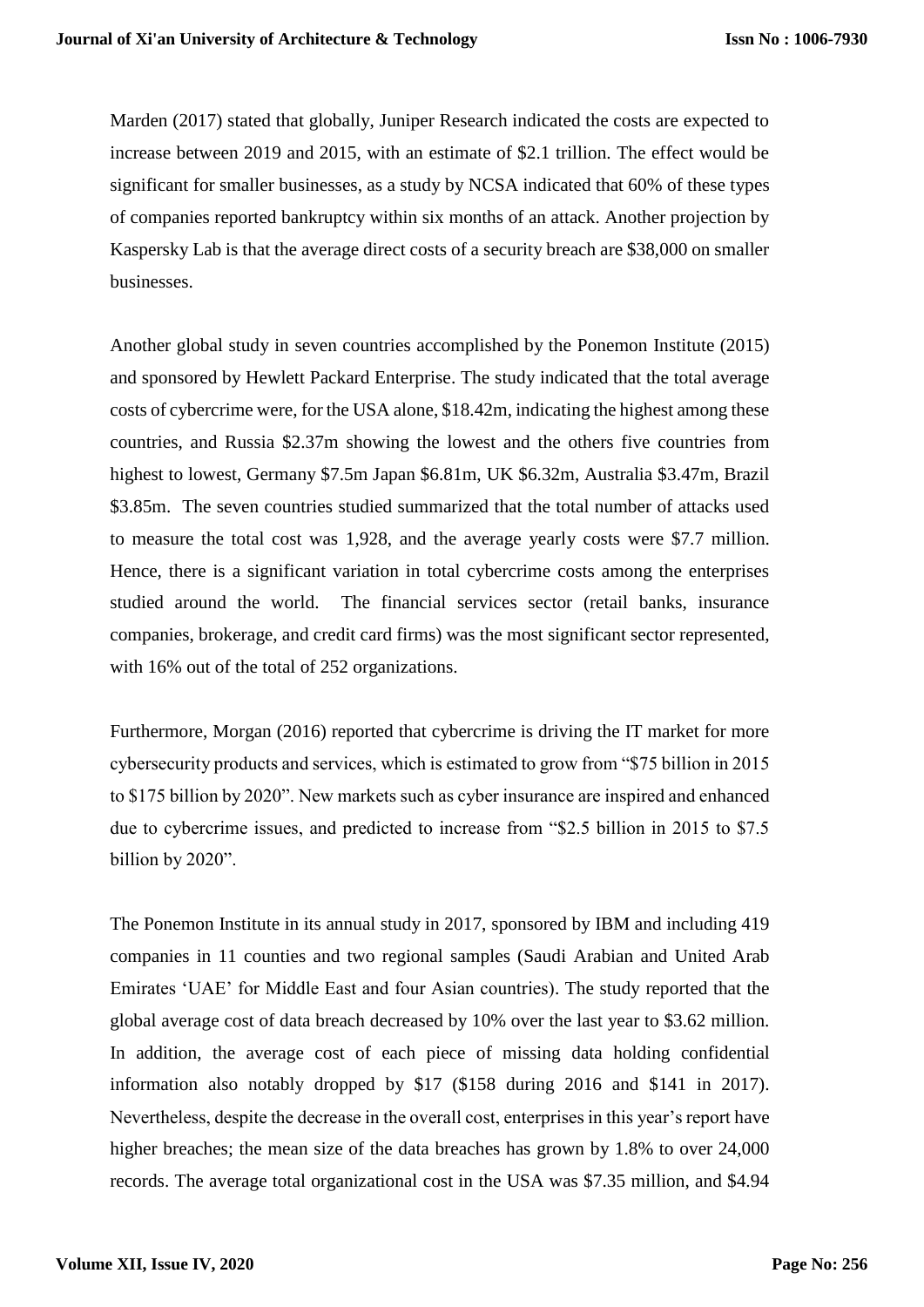million in the Middle East (Saudi Arabia and UAE). The most significant major increase in the average total cost happened in the Middle East (+.83), the United States (+.66) and Japan (+.52). Moreover, the cost engaged for "post-data breach response activities" was \$1.56 million for the USA and \$1.43 million for the Middle East. These countries (USA, Saudi Arabia, and UAE) were reported to spend more on this cost, which covers such aspects as the inbound communications, legal expenditures, and specialized investigative activities.

Furthermore, the highest direct per capita cost was equal for both Canada and the Middle East (both \$81) and these costs were, for example, for hiring a law agent/forensic professional. At the same time, the USA had the highest indirect per capita cost of \$146. In addition, the USA had 52% of breaches, and the Middle East (Saudi Arabia and UAE) 59% of the breaches due to insiders, hackers and criminals (Ponemon, 2017). In addition, it is reported that 2/3 of MENA businesses lack cybersecurity policies despite the fact they are claiming that technology is appropriately applied in their workplaces. Moreover, in 2017, the MENA region was affected by the WannaCry virus as well, and most Middle East organization's computers were shut down. According to Kaspersky lab analysis, UAE, Egypt, KSA, Iran, Jordan, and Qatar computers were infected by this virus, but the attacked organizations are still unknown, considering that most MENA organizations are not forced by the law to report about any cyber-attacks.

Furthermore, the size of the cybersecurity market in MENA is predicted to increase from 5.2 billion dollars to 9.5 billion dollars. However, the general costs of cyber-attacks can be losing the intellectual properties, losing the sensitive financial data, spending more money to secure the organizations' networks, the significant cyber-attacks recovery costs, and losing the organizations' reputations. Table-01 illustrates the summary of the cost of top cybercrimes in GCC.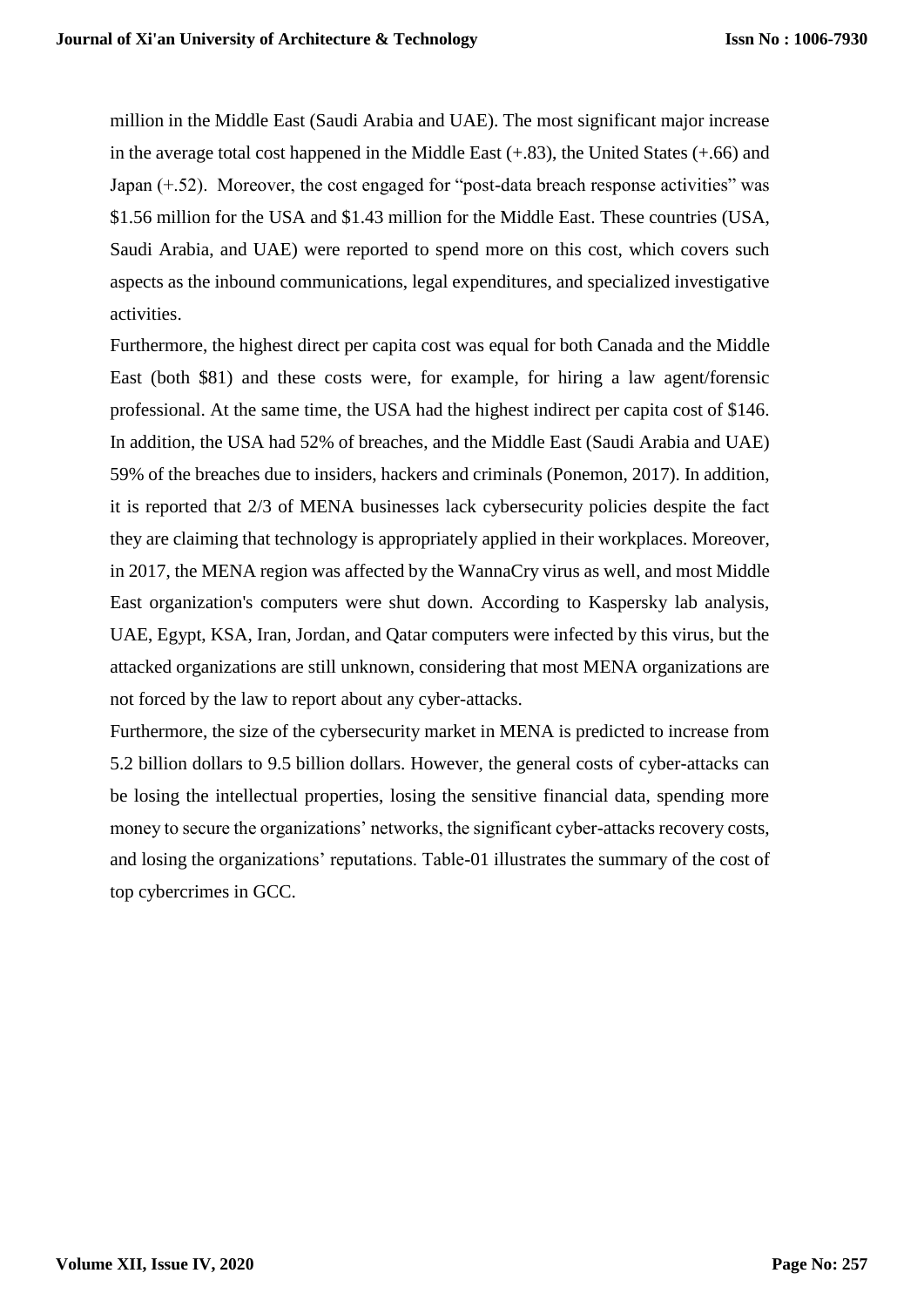| August<br>2012   | Saudi<br>Aramco<br>National oil<br>company of<br>the<br>Kingdom of<br>Saudi<br>Arabia | The assault spread to 30,000 Aramco<br>workstations, and Shamoon malware<br>affected the whole system to close itself<br>from the external world and the system<br>was wiped before crucial harm could be<br>executed. This circumstance caused<br>over 55,000 Saudi Aramco workers to<br>stay home (Perlroth, 2012; Bronk $\&$<br>Tikk-Ringas, 2013; Axelrod & Ilive,<br>2014; Pagliery, 2015; Bertram &<br>Waters, 2016).                                                                                                           | Not declared |
|------------------|---------------------------------------------------------------------------------------|---------------------------------------------------------------------------------------------------------------------------------------------------------------------------------------------------------------------------------------------------------------------------------------------------------------------------------------------------------------------------------------------------------------------------------------------------------------------------------------------------------------------------------------|--------------|
| August<br>2012   | Qatari<br>natural gas<br>company<br>(Ras Gas)                                         | Was hit with a similar Shamoon virus<br>that shut down its website and e-mail<br>servers.<br>Was hit with a similar Saudi Shamoon<br>malware that blacked out its website<br>and e-mail servers. This attack is to be<br>one of the biggest damage to oil<br>makers. (Maggio & Cacciola, 2012;<br>Security Middle East, 2015).                                                                                                                                                                                                        | Not declared |
| December<br>2012 | <b>UAE ATM</b><br>National<br>Bank of<br>Ras Al<br>Khaimah                            | the<br>hackers<br>broke<br>Where<br>into<br>installment preparing organizations<br>utilized by the bank and raised the<br>equalizations and withdrawal confines<br>on the cards, personal account details of<br>users as prosecutors said (Reuters,<br>2013; Tahoun & Maklad, 2015).                                                                                                                                                                                                                                                  | \$6 million  |
| February<br>2013 | Oman ATM<br>Bank<br>Muscat                                                            | Turkish hacker Ercan Findikoglu who<br>was blamed for stealing US\$40 million<br>in a heist utilizing cards issued by<br>Oman's Bank Muscat in 2013, has<br>conceded in a government court in New<br>He confessed to five tallies,<br>York.<br>including PC interruption connivance,<br>for driving a plan that prompted stolen<br>charge<br>card<br>information<br>being<br>conveyed around the world. The US\$40<br>million was stolen in less than 24 hours<br>from Oman's Bank of Muscat (Nagraj,<br>2016; Fielding-Smith, 2013). | \$40 million |

**Year Victim Incident details Cost**

Table-01 Cost *of top cybercrimes in GCC*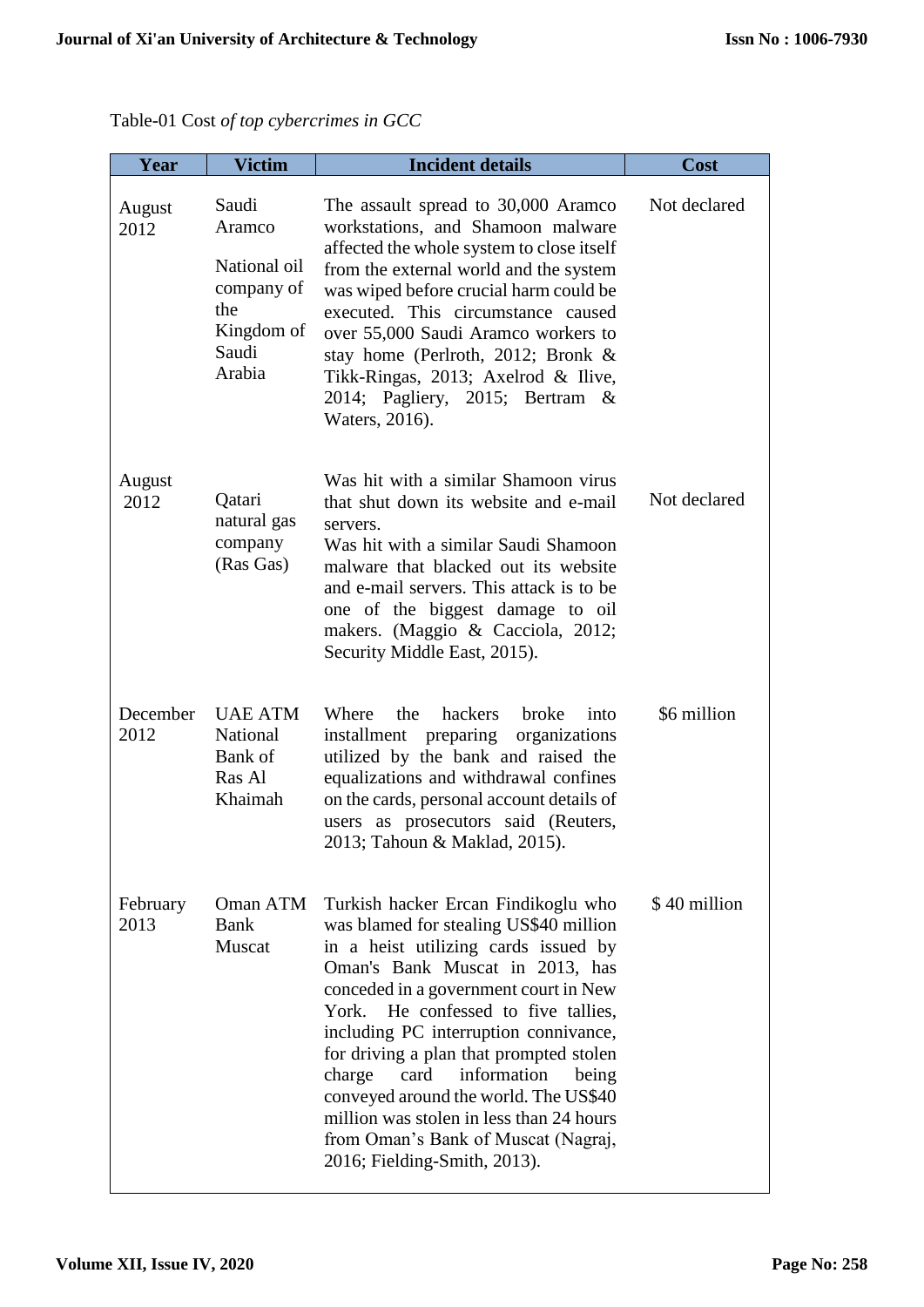| Year               | <b>Victim</b>                                                         | <b>Incident details</b>                                                                                                                                                                                                                                                                                                                                                                                                                                                                                                                                                                                              | <b>Cost</b>                                                                                                                                                                                                   |
|--------------------|-----------------------------------------------------------------------|----------------------------------------------------------------------------------------------------------------------------------------------------------------------------------------------------------------------------------------------------------------------------------------------------------------------------------------------------------------------------------------------------------------------------------------------------------------------------------------------------------------------------------------------------------------------------------------------------------------------|---------------------------------------------------------------------------------------------------------------------------------------------------------------------------------------------------------------|
| $30 - Jun$<br>2015 | <b>UAE</b><br><b>Banking</b><br>Websites                              | The well-known coordinated series of<br>cyber-attacks known<br>hacktivist<br>as<br>group anonymous managed to cripple<br>the operations of several major UAE<br>banks.<br>Customers could not access their banks<br>because their targeted banks could not<br>process payments. Customers were not<br>perform<br>able<br>financial<br>to<br>any<br>transactions or checks. During the peak,<br>the busy period was the maximum<br>disruption.<br>Lack of access and security resulted in<br>the loss of reputation (Singer $\&$<br>Friedman, 2014).                                                                  | Actual funds not<br>stolen in this<br>incident.<br>Undermined<br>cost of the<br>targeted banks.<br>In terms of lost<br>revenue<br>potential losses,<br>customer<br>relation damage<br>remains<br>significant. |
| September<br>2015  | Aramco<br>$\sqrt{O}$ il and<br><b>Natural Gas</b><br>Corp.<br>(ONGC). | Saudi Aramco foiled US\$30.3 million<br>scam due to the Indian cybercriminals<br>who replicated the official email<br>address of the national firm known as<br>Oil and Natural Gas Corporation<br>(ONGC) with small changes and used<br>it to encourage Saudi Aramco to<br>transfer the money to their account. The<br>original<br>email<br>was<br>patel_dv@ongc.co.in, while the fake<br>one was <b>patel_dv@ognc.co.in</b> , and by<br>noticing<br>the<br>difference,<br>the<br>not<br>fraudsters then sent an email asking for<br>the amount to be credited to the<br>Bangkok-based account (Arab News,<br>2015). | \$30 million                                                                                                                                                                                                  |
| Nov 2015           | A Sharjah-<br>based<br>Invest bank                                    | The hacker called (Buba) attacked a<br>large bank in the UAE and threatened<br>the bank with the release of the<br>customers' data after they refused to<br>pay a Bitcoin Ransomware worth US\$<br>3m. The unknown hacker dumped tens<br>of thousands of records on the web, and<br>he started to release sensitive data via<br>Twitter accounts such as credit card<br>numbers and authorization codes for<br>transactions (Metzger, 2015; Thomas,<br>2015).                                                                                                                                                        | 500 customer's<br>data has been<br>released to the<br>public, which<br>caused a lot of<br>losses to the<br>customers and<br>the bank's<br>reputation.                                                         |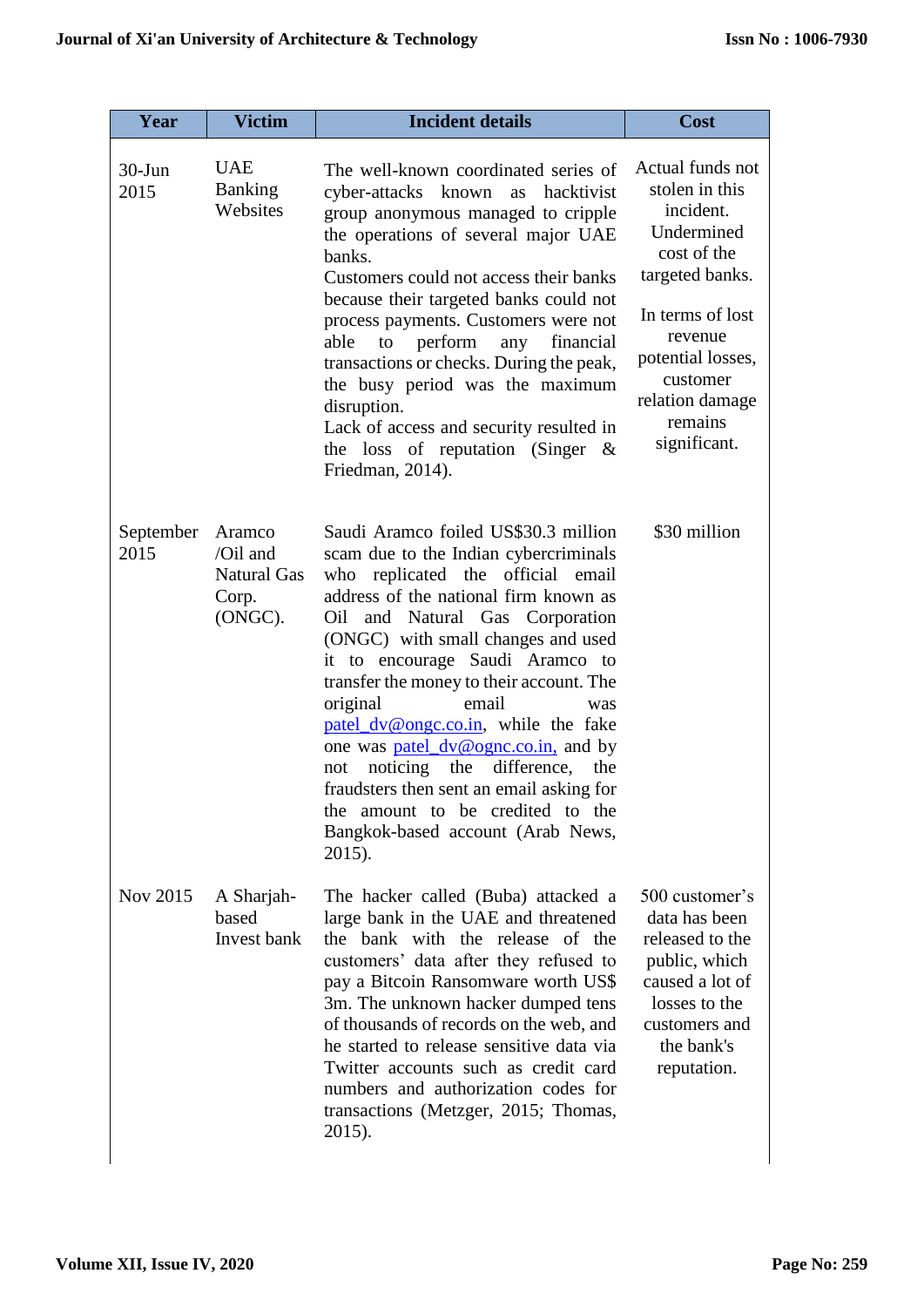| Not declared<br>  17 Nov<br>Shamoon malware attack wiped out<br><b>GACA</b><br>"critical data and bringing operations"<br>2016<br><b>Shamoon</b><br>there to a halt for several days" (Chan,<br>Attack<br>2016). |  |
|------------------------------------------------------------------------------------------------------------------------------------------------------------------------------------------------------------------|--|
|------------------------------------------------------------------------------------------------------------------------------------------------------------------------------------------------------------------|--|

# **Methodology**

The study examines the data concerning the costs and losses caused by cybercrime that are available in literature and studies from the Gulf Corporation Council (GCC) countries and worldwide examining the valid causes of such harms. Additionally, the Social Insurance Organization of the Kingdom of Bahrain  $(SIO)^1$  data shows that the total number of IT and IT-related workforce in Bahraini conventional and Islamic banks is 168. Therefore the entire population was selected for this study. Quantitative research method use and out of 168 self-administrated questionnaires 119 IT employees responded, and ten questionnaires were rejected because they were not completed.

## **Results and Discussion**

## **Professional IT Security Certifications**

Table-02 illustrated that the majority of respondents do not have any specialized professional IT security certificates training course with 46. 9 %. Respondents have the fundamentals of cybersecurity certificate that is known as CompTIA Security+ for 9.2 %. In comparison, who has a Certified Information system manager, 9.2 % of them, and for the SANS GIAC Security Essentials 8.4 %. Respondents who have Certified Information System Security Professional for 7.6%, whereas only 2.3% of them have a certified Ethical Hacker. This is a clear sign of lack of interest in training courses that raise the level of awareness and progress in the field of rapid technical change.

| Certifications          |                  |                |  |  |  |
|-------------------------|------------------|----------------|--|--|--|
| <b>IT</b> certification | <b>Frequency</b> | <b>Percent</b> |  |  |  |
| CompTIA Security+       | 12               | 9.20%          |  |  |  |
| <b>GSEC</b>             | 11               | 8.40%          |  |  |  |
| <b>CISSP</b>            | 10               | 7.60%          |  |  |  |
| <b>CISM</b>             | 12               | 9.20%          |  |  |  |
| <b>CEH</b>              | 3                | 2.30%          |  |  |  |
| Other certificates      | 21               | 16%            |  |  |  |
| No certification        | 61               | 46.90%         |  |  |  |

Table-02 *Distribution of the respondents according to professional IT Security Certifications*

<sup>1</sup> https://www.sio.gov.bh/

 $\overline{a}$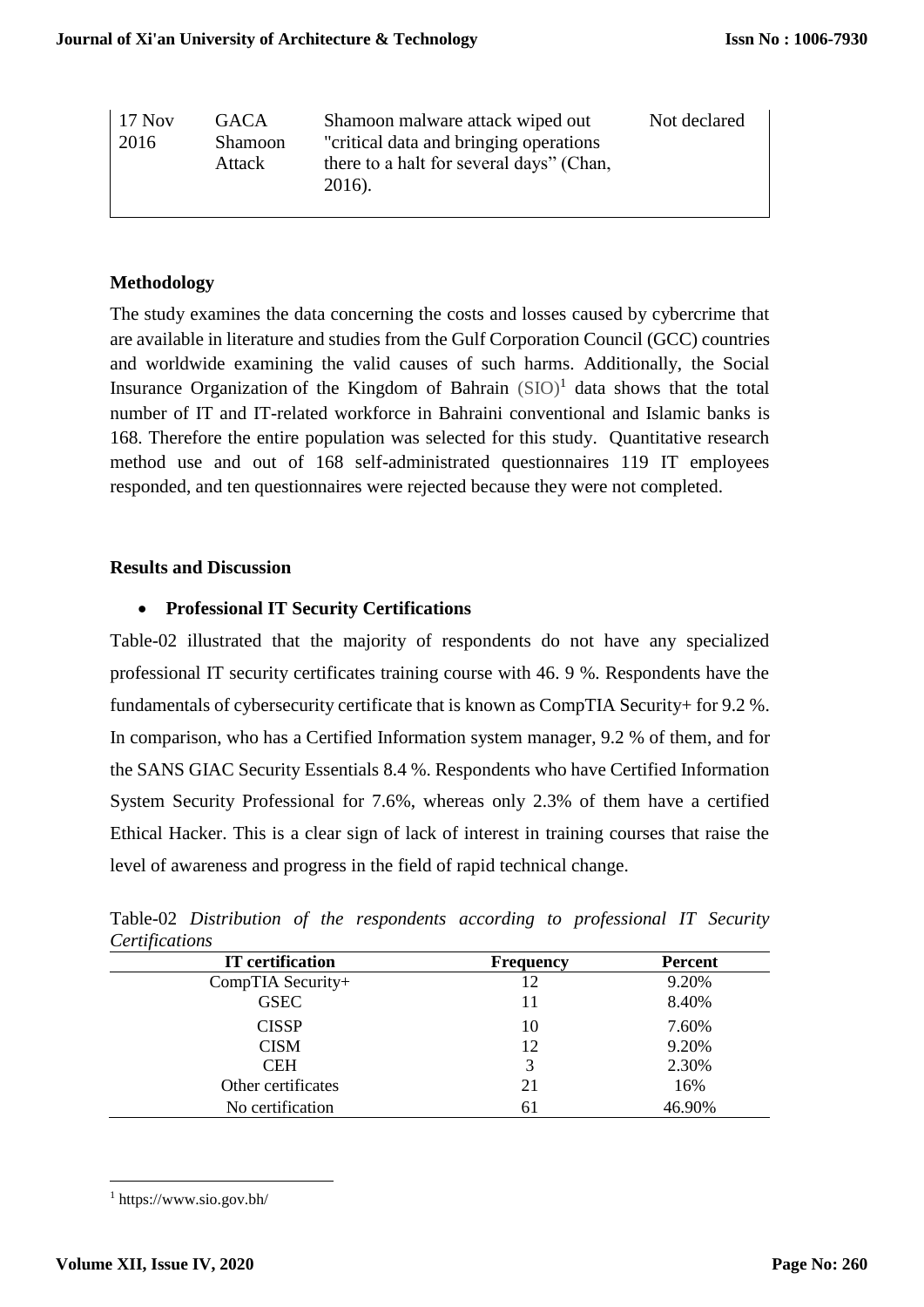#### **Number of employees in the bank**

Participants were requested to report the number of employees in their banks to estimate the size of the bank. As shown in Table-03, banks are divided into six categories (from less than 100 employees, 100 to 199, 200 to 299, 300 to 399, 400 to 499, and 500 and more employees). Table-03 demonstrates the highest number of employees, 38.5%, in the bank were in the category of 300-399 employees. The lowest group was 6.4%, and they were between 400-499 employees, while 9.2% were for the group of fewer than 100 employees and 13.8% for the category of 100-199 employees. Meanwhile, 22% said that the number of employees is from 200 to 299, and only 10.1% of them indicated that the number of employees in their bank was 500 and above. This is an indication that the highest number of respondents of IT-related employees in the Bahraini banking sector is in the category of 300-399 employees.

Table-03 *Distribution of the respondents according to the total number of employees in the bank*

| No of the employee in the bank | <b>Frequency</b> | <b>Percentage</b> |
|--------------------------------|------------------|-------------------|
| Less than 100                  | 10               | 9.2%              |
| 100-199                        | 15               | 13.8%             |
| 200-299                        | 24               | 22%               |
| 300-399                        | 42               | 38.5%             |
| 400-499                        | 7                | 6.4%              |
| 500 and above                  | 11               | 10.1%             |

## **No of employees in the IT department**

Participants were asked to report the number of IT employees in their IT department to estimate the size of the IT department in the bank. As shown in Table-04, the banks were divided into four categories (very small <5, average 5 to 10, medium 10-15, and large >15). Most of the participants belong to the large bank category at 52%, followed by small at 20%, then by average at 15%, and lastly medium at 13%. This is an indication that the highest number of IT-related employees is the Bahraini banking sector is in a large category of above 15 specialists.

Table-04 *Distribution of the respondents according to No of employees in your IT department*

| No of the employee in the IT department | Frequency | <b>Percentage</b> |
|-----------------------------------------|-----------|-------------------|
| Less than 5                             |           | 20%               |
| $5-10$                                  | 16        | 15%               |
| $10-15$                                 | 14        | 13%               |
| More than 15                            | 57        | 52%               |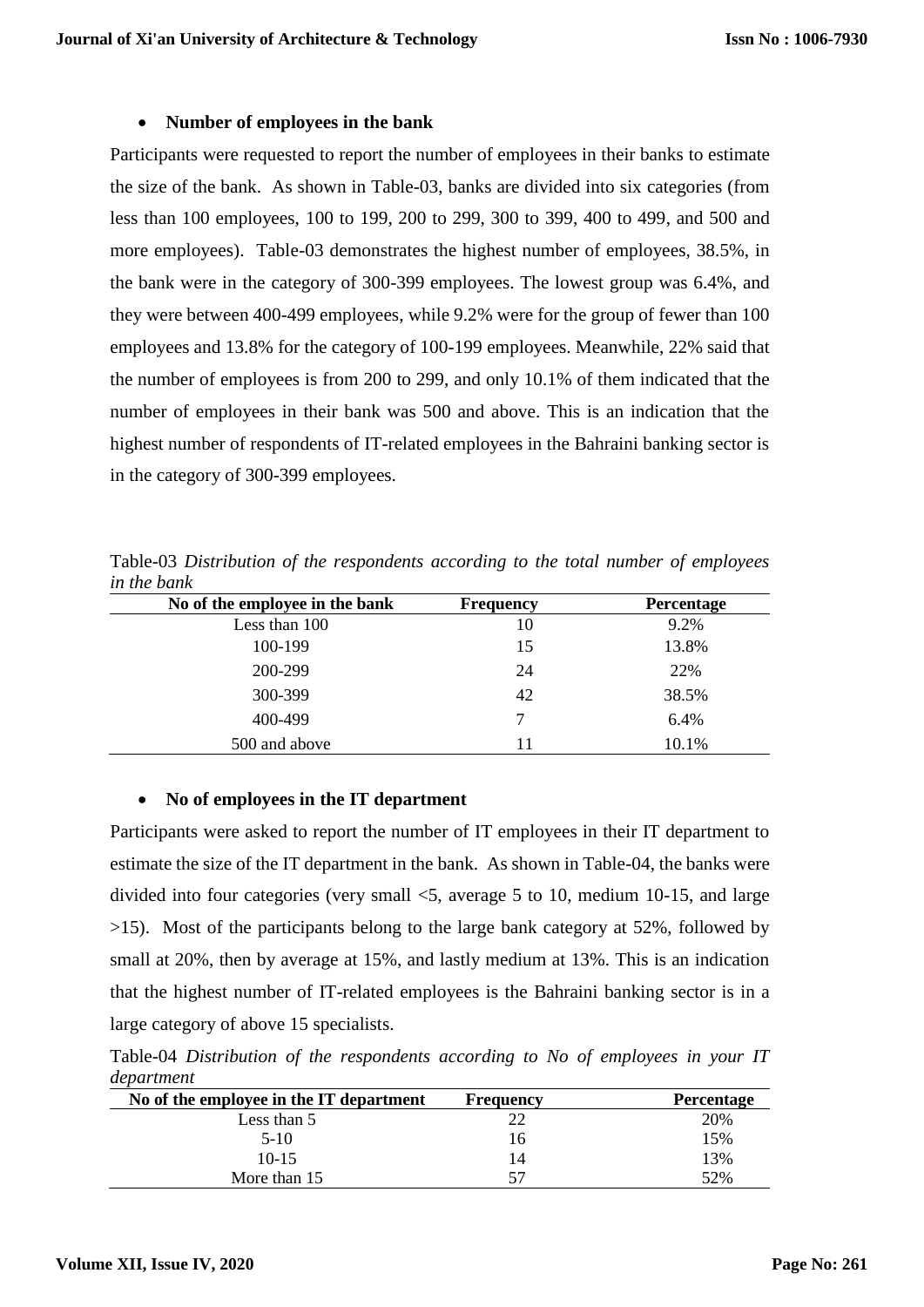## **4.3.2 General Information**

#### **The person responsible for information security in the organization**

Respondents were requested to report about the person responsible for the information security in the bank. Table-05 shows that the majority of respondents said that the information security is under the security manager's responsibility at 37.6%, while 25.7% of participants said that it is under the Chief Information Security Officer (CISO) responsibilities, and 21.1% said it is under IT managers, directors or Chief Information Officers (CIO). On the other hand, 7.3% of them said information security comes under security directors, whereas 1.8% are under a Chief Operating Officer (COO), and it is under the responsibility of other workers in the IT department for 6.4%. Brooks' (2017) study of 723 responses indicated that 65% of businesses do not have a dedicated person or department responsible for cybersecurity.

Table-05 *Distribution of the respondents according to who is responsible for information security in your organization*

| <b>Responsibility for Information security in your bank</b> | <b>Frequency</b> | <b>Percentage</b> |
|-------------------------------------------------------------|------------------|-------------------|
| <b>CISO</b>                                                 | 28               | 25.7%             |
| <b>Security Manager</b>                                     | 41               | 37.6%             |
| IT Manager/Director / CIO                                   | 23               | 21.1%             |
| <b>Security Director</b>                                    | 8                | 7.3%              |
| $\rm{COO}$                                                  |                  | 1.8%              |
| Other                                                       |                  | 6.4%              |

#### **Bank's level of preparedness to respond to natural disasters**

Regarding the bank's level of readiness to respond to natural disasters, Table-06 show that of participants, at 94.5%, said that their banks were prepared. In comparison, 2.8% of the respondents said their banks were not ready to respond to natural disasters, and 2.8% do not know about this information. This is an indication that the majority of Bahraini banks were prepared for the natural disaster.

| <b>Level of preparedness</b> | Frequency | <b>Percentage</b> |
|------------------------------|-----------|-------------------|
| Prepared                     |           | 94.50%            |
| Not Prepared                 |           | 2.80%             |
| Do not know                  |           | 2.80%             |

Table-06 *Banks level of preparedness to respond to natural disasters*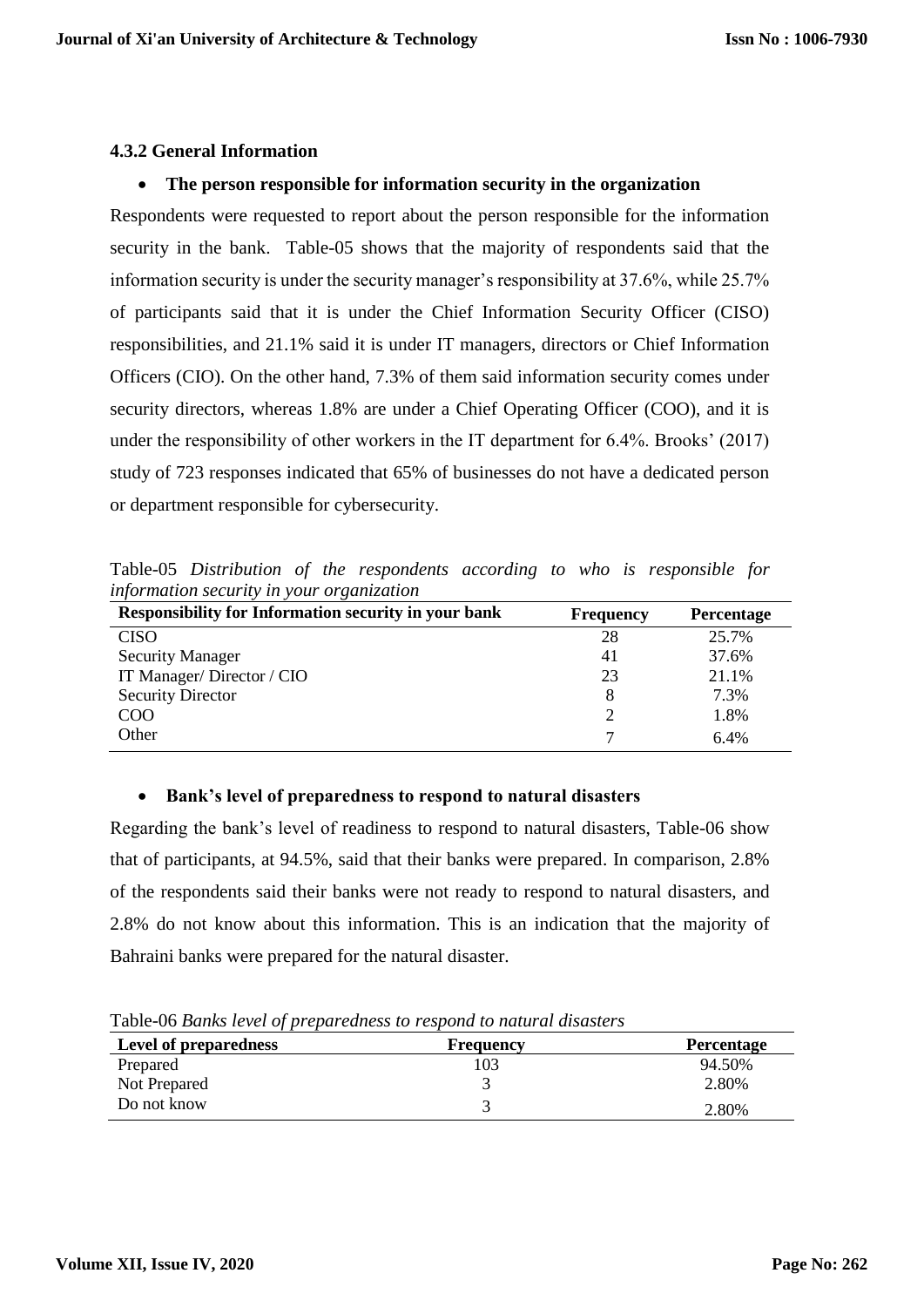#### **Security frameworks**

Respondents were asked to report the framework used in their bank. Table-07 demonstrates that most participants, 41.3% of the employees in the IT department, stated that their bank adheres to ISO/IEC27000, while 22.9% said that they followed Information Technology Infrastructure Library (ITIL). 21% of the participants declared that they followed the security management framework, and the same percentage said they followed the Payment Card Industry Data Security Standard (PCI DSS). 18.3% of them said that their banks never used any framework and/or standards. 11% of participants announced that they followed Control Objectives for Information and Related Technology framework (COBIT). At the same time, there are 6.4% who said that they use other frameworks or standards. In comparison, for the National Institute of Standards and Technology (NIST) 4.6% of respondents said their banks use it. This indicates that the majority of Bahraini banks adhere to ISO/IEC27000.

| Rank | <b>Cybersecurity framework</b> | <b>Frequency</b> | <b>Percentage</b> |
|------|--------------------------------|------------------|-------------------|
|      | <b>ISO/IEC27000</b>            | 45               | 41.3%             |
| 2    | <b>ITIL</b>                    | 25               | 22.9%             |
| 3    | Security management            | 23               | 21.1%             |
| 3    | <b>PCI DSS</b>                 | 23               | 21.1%             |
| 5    | No framework or standard       | 20               | 18.3%             |
| 6    | <b>COBIT</b>                   | 12               | 11.0%             |
| 7    | Other                          | ⇁                | 6.4%              |
| 8    | <b>NIST</b>                    |                  | 4.6%              |

Table-07 *Distribution of the respondents according to cybersecurity frameworks*

#### **The priority of cybersecurity within the bank**

Participants were asked to indicate their opinion about the priority of the cybersecurity within their bank. Table-08 illustrated that 67.9% of participants stated that their banks place a high priority on cybersecurity, whereas 18.3% of them said that the priority of cybersecurity within their bank is moderate. The result was reached from 7.3% of participants that the priority of cybersecurity within their banks was low, but 6.4% were not sure about it. This is an indication that cybersecurity has a high priority in Bahraini banks.

| Cybersecurity priority within your bank | <b>Frequency</b> | <b>Percentage</b> |
|-----------------------------------------|------------------|-------------------|
| Low                                     |                  | 7.3%              |
| Moderate                                | 20               | 18.3%             |
| High                                    | 74               | 67.9%             |
| Not sure                                |                  | 6.4%              |

Table-08 *Priority of the cybersecurity within the respondent's bank*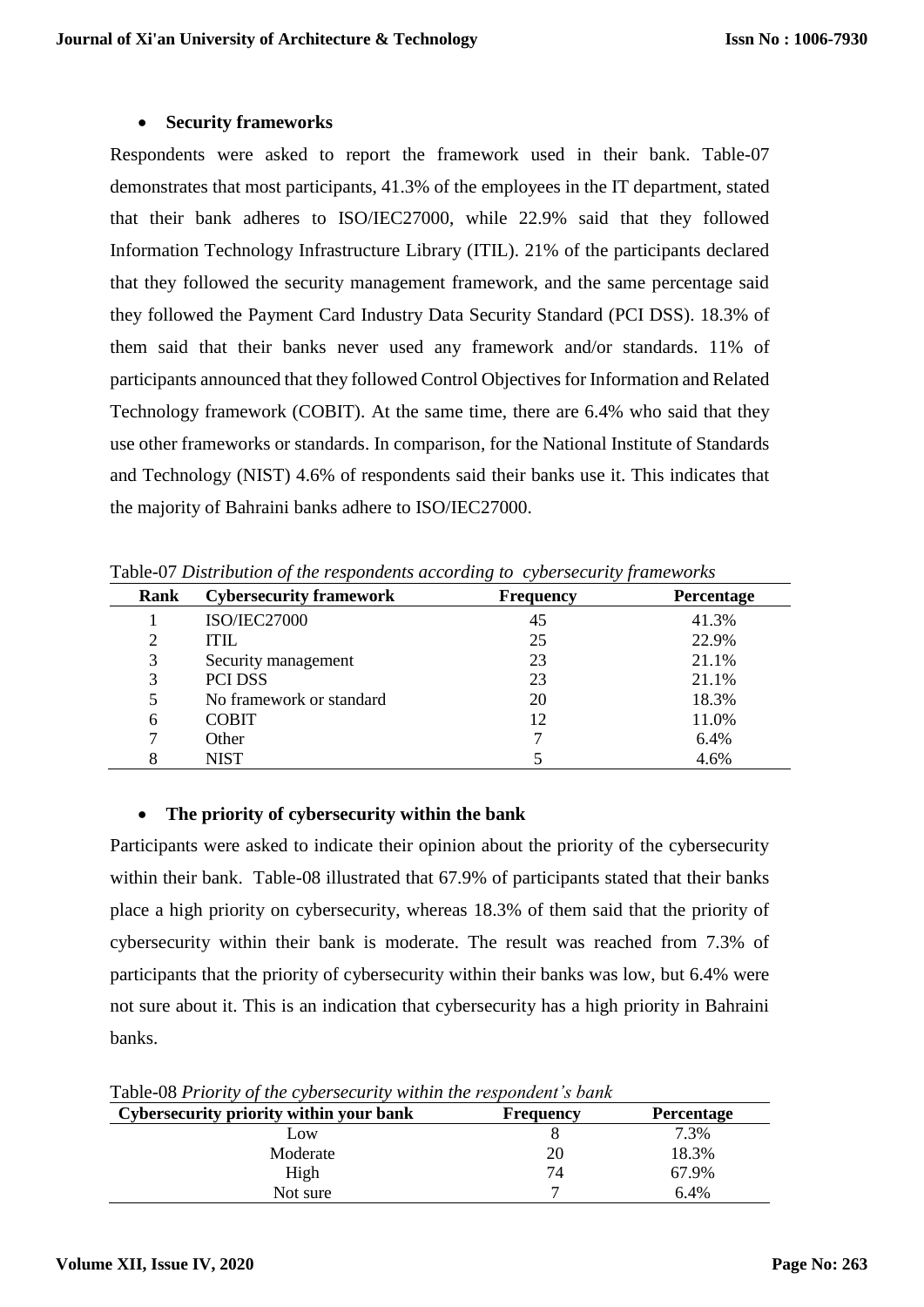# **The topic of cybersecurity presented or discussed at the bank executive leadership meeting**

Table-09 shows that the majority (almost 37%) of the respondents indicated that cybersecurity topics were presented or discussed at bank executives' meetings every month. While 24.8% of them said it is considered occasionally, followed by 22% of respondents who said quarterly and others, at 16.5%, indicated they discussed the issue every week.

Table-09 *Topic of cybersecurity presented or discussed at their executives' meetings*

| <b>Cybersecurity often discussed</b> | <b>Frequency</b> | <b>Percentage</b> |
|--------------------------------------|------------------|-------------------|
| Weekly                               |                  | 16.5%             |
| Quarterly                            | 24               | 22.0%             |
| Monthly                              | 40               | 36.7%             |
| Occasionally                         | 27               | 24.8%             |

# **Threats that have the most increased the risk exposure over the last 12 months**

As is shown in Table-10, malware comes in the first ranking of threats that have the most increased banks' risk exposure over the last 12 months, according to 60 responses of IT department employees in Bahraini banks, at 55%. The second-ranking is for spam, according to 53 responses at 48.6%, while phishing comes in the third-ranking, based on 44 responses at 40.4%. Fourth is the Distributed Denial-of-Service attack for 31 answers at 28.4%, after which comes fraud in the fifth rank for 29 replies at 26.6%. Sixth is data theft giving 26 answers at 23.9% after that is the internal attacks corresponding to 14 replies at 12.8%. Subsequently, the eighth ranking is for cyber-attack to steal IP and ransomware based on 12 answers at 11%. The tenth is zero-day attacks from 9 respondents at 8.3%. In contrast, natural disasters are in the eleventh ranking according to 5 responses at 4.6%, and espionage comes in the last rank for two responses at 1.8%. This is a clear indication of the strength of internal threats in Bahraini banks.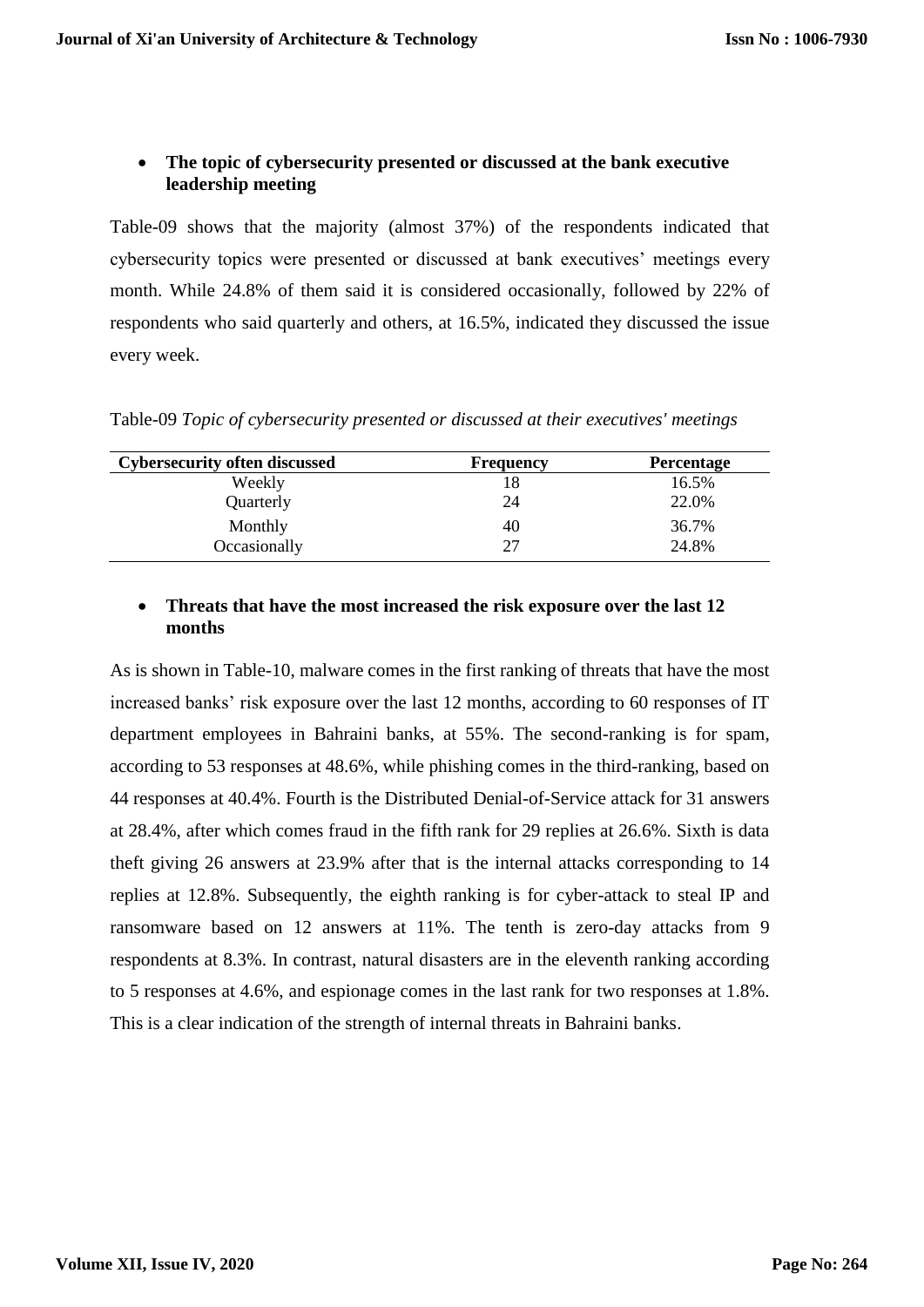| ,,,,,,,,,, |                                                      |                |                   |
|------------|------------------------------------------------------|----------------|-------------------|
| Rank       | Threats that have most increased your risk Frequency |                | <b>Percentage</b> |
|            | exposure over the previous 12 months                 |                |                   |
|            | Malware                                              | 60             | 55%               |
| 2          | Spam                                                 | 53             | 48.6%             |
| 3          | Phishing                                             | 44             | 40.4%             |
| 4          | <b>DDOS</b> attack                                   | 31             | 28.4%             |
| 5          | Fraud                                                | 29             | 26.6%             |
| 6          | Data theft                                           | 26             | 23.9%             |
| 7          | Internal attacks                                     | 14             | 12.8%             |
| 8          | Cyber-attack to steal IP                             | 12             | 11%               |
| 8          | Ransomware                                           | 12             | 11%               |
| 9          | Zero day attacks                                     | 9              | 8.3%              |
| 10         | Natural Disaster                                     |                | 4.6%              |
| 11         | Espionage                                            | $\mathfrak{D}$ | 1.8%              |

Table-10 *Ranking of threats that have most increased your risk exposure over the last 12 months*

 **Level of how knowledgeable are employees about their bank's security risks** Table-11 presents how knowledgeable employees were about their Bahraini banks' security risks according to the opinions of IT department employee responses. Consequently, 13.8% stated that they are very knowledgeable about security risks. In comparison, 40.4% said they were knowledgeable, and the same percentage of 40.4% of responses were for somewhat knowledgeable, and 5.5% said that they were not knowledgeable about security risks. This indicates the need for the execution of security risk knowledge, awareness and training.

Table-11 *Distribution of the respondents according to how knowledgeable are employees about your organization's security risks*

| <b>Employee cybersecurity knowledge</b> | <b>Frequency</b> | <b>Percentage</b> |
|-----------------------------------------|------------------|-------------------|
| Very Knowledgeable                      |                  | 13.8%             |
| Knowledgeable                           | 44               | 40.4%             |
| Somewhat Knowledgeable                  | 44               | 40.4%             |
| Not Knowledgeable                       |                  | 5.5%              |

Regarding the impact of cyber-attacks in banks, the participant's response number ranking of the impact of cyber-attacks in banks , as is shown in Table-12. The first rank was reputational damage, which has the highest incidence of cyber-attacks in banks, with the bulk of respondents at 81.7%; the financial loss comes in the second-ranking of impacts, as stated by 77.1% of participants. The third-ranking was for customer information loss as indicated by 62.4% participants, followed by the disruption of the business process (ranked 4) with 59.6% responses after that was the theft of IP as the fifth ranking of cyber-attacks' impact on the banks, as stated by 49.5% of participants. The sixth ranking was for regulatory noncompliance impact, reported by 37.6%, whereas the seventh ranking was for effect on employee morale, indicated by 30.3% of respondents. The reputational damage is the highest impact of cyber-attacks in banks.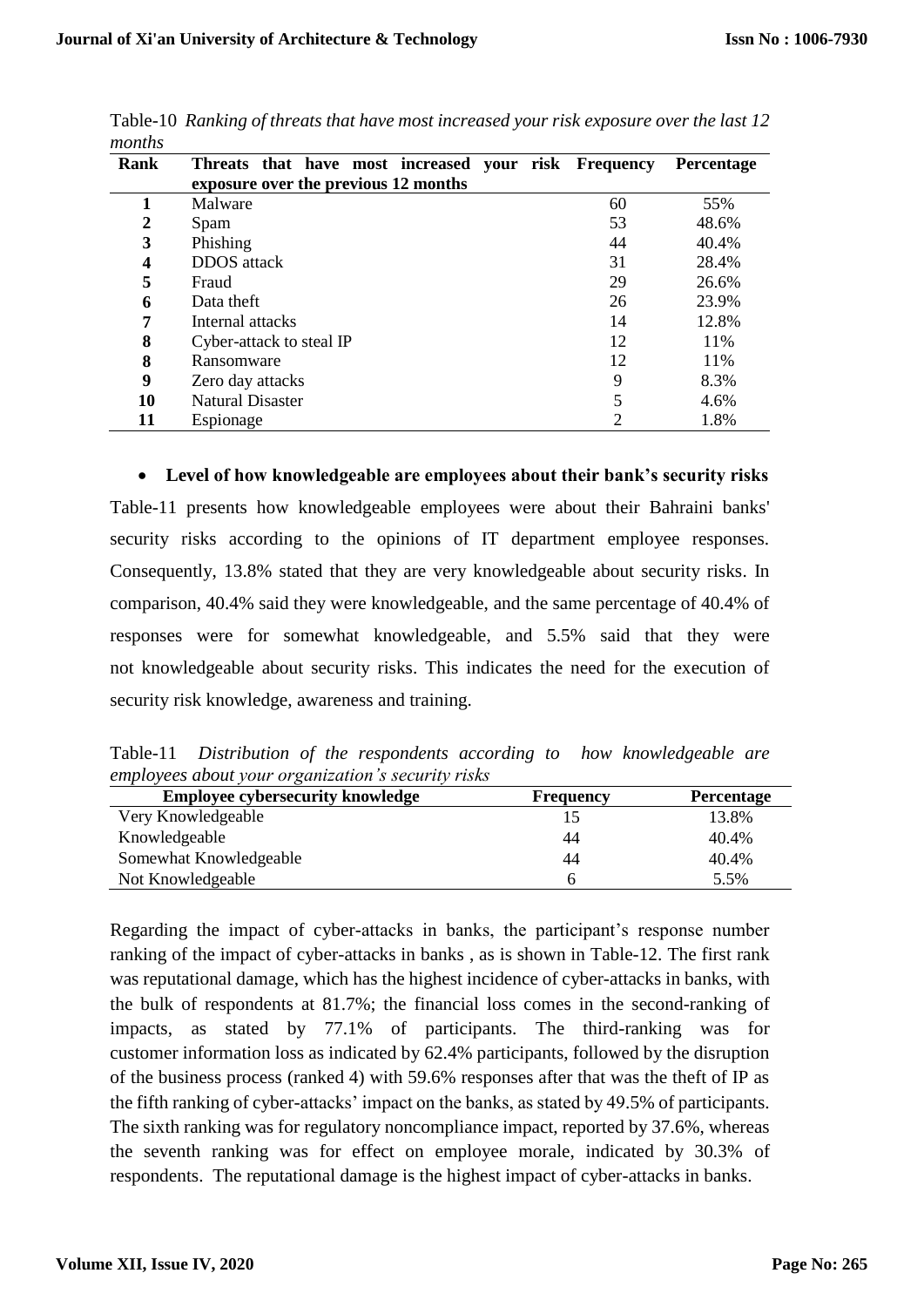| Rank           | Impact of Cyber-attacks in banks | Frequency | Percentage |
|----------------|----------------------------------|-----------|------------|
| 1              | Reputational damage              | 89        | 81.7       |
| $\overline{2}$ | <b>Financial Loss</b>            | 84        | 77.1       |
| 3              | <b>Customer Information loss</b> | 68        | 62.4       |
| 4              | Disruption of Business process   | 65        | 59.6       |
| 5              | Theft of IP                      | 54        | 49.5       |
| 6              | Regulatory noncompliance         | 41        | 37.6       |
| 7              | Effect on Employee morale        | 33        | 30.3       |

*Table-12 Ranking of the impact of cyber-attacks in banks*

 Level of experience toward theft, corruption of corporate or user/consumer information

Table-13 demonstrates the level of knowledge of the theft, corruption of corporate, or user/consumer information. The table shows that 41.3% of respondents' indicated that threat was the source of external actors, while 17.4% stated that the source of the risks was from internal actors, and finally, 41.3% of them preferred to ignore or not to answer this question. This indicates the seriousness of threats from within the organization.

Table-13 *Distribution of the respondents according to experience the theft, corruption of corporate or user/consumer information*

| Experienced theft, corruption | Frequency | Percentage |
|-------------------------------|-----------|------------|
| Internal threat actors        | 19        | 17.4%      |
| External threat actors        | 45        | 41.3%      |
| No answer                     | 45        | 41.3%      |
|                               |           |            |

## **Conclusion**

The majority of respondents were Bahraini (72%) and between the ages of 30-39 years, working in the IT department in the banks. This indicates that most of the respondents to the questionnaire are Bahraini working in the IT department in the banks, with 61% carrying a BSc degree. This is an indication of the high level of education of the respondents working in IT departments in the banks. Furthermore, the majority of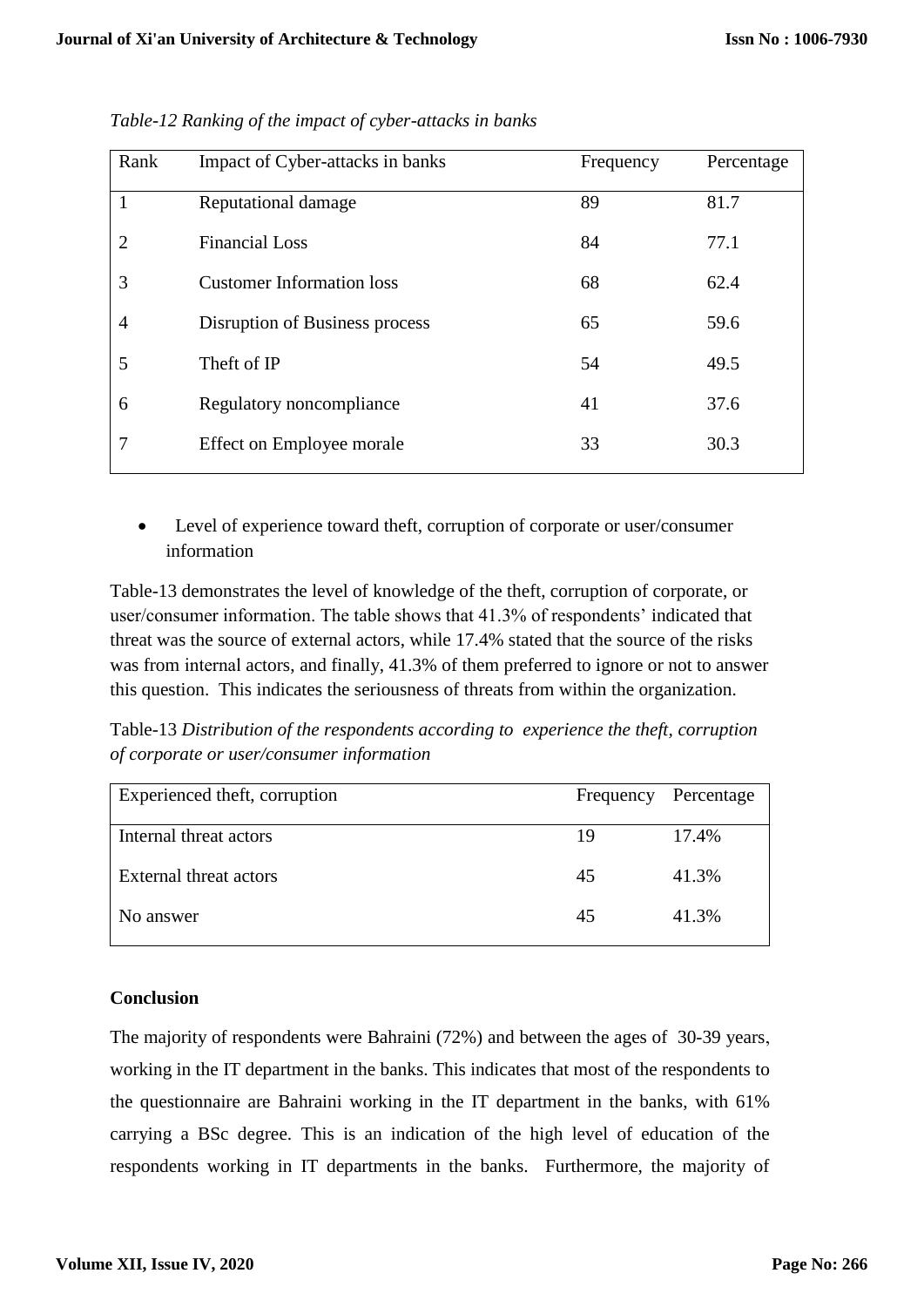respondents do not have any specialized professional IT security certificates training course with 46.9%. This is a clear sign of lack of interest in training courses that raise the level of awareness and progress in the field of rapid technical change, or maybe there is no support from the top management to pursue professional certification in IT security. Nevertheless, the Bahraini Government, through TAMKEEN, is taking full responsibility for Bahraini to be internationally professionally IT qualified.

Regarding the bank's level of preparedness to respond to natural disasters, the majority of participants, with 94.5%, indicated that the Bahraini banks are prepared for natural disasters. Respondents were asked to report the framework used in their bank that most of the participants, with 41.3% stated that their bank adheres to ISO/IEC27000. This indicates that the majority of Bahraini banks subscribe to ISO/IEC27000.

Almost 68% of participants stated that their banks place a high priority on cybersecurity, and this is an indication that cybersecurity has a top priority in Bahraini banks. Malware comes in the first ranking of threats that have the most increased banks' risk exposure over the last 12 months, according to 55% of IT department employees in Bahraini banks. This is a clear indication of the strength of internal threats in Bahraini banks.

When the participants were asked how knowledgeable are about security risks, about 46% indicated that they are between somewhat knowledgeable to not knowledgeable. This indicates the need for the execution of security risk knowledge, awareness and training. The board should play a significant role in driving the IT strategy, given its importance in corporate strategy. This should cover every dimension of the management of technology systems. That is to say: cost, human capital, hardware and software, vendors and service providers, and risk management, including disaster recovery, should be factored in the IT strategy of the bank. While the budget is the financial facility, which firstly rationally estimates the costs and secondly assesses the access to the resources required to achieve successful implementation of cybersecurity.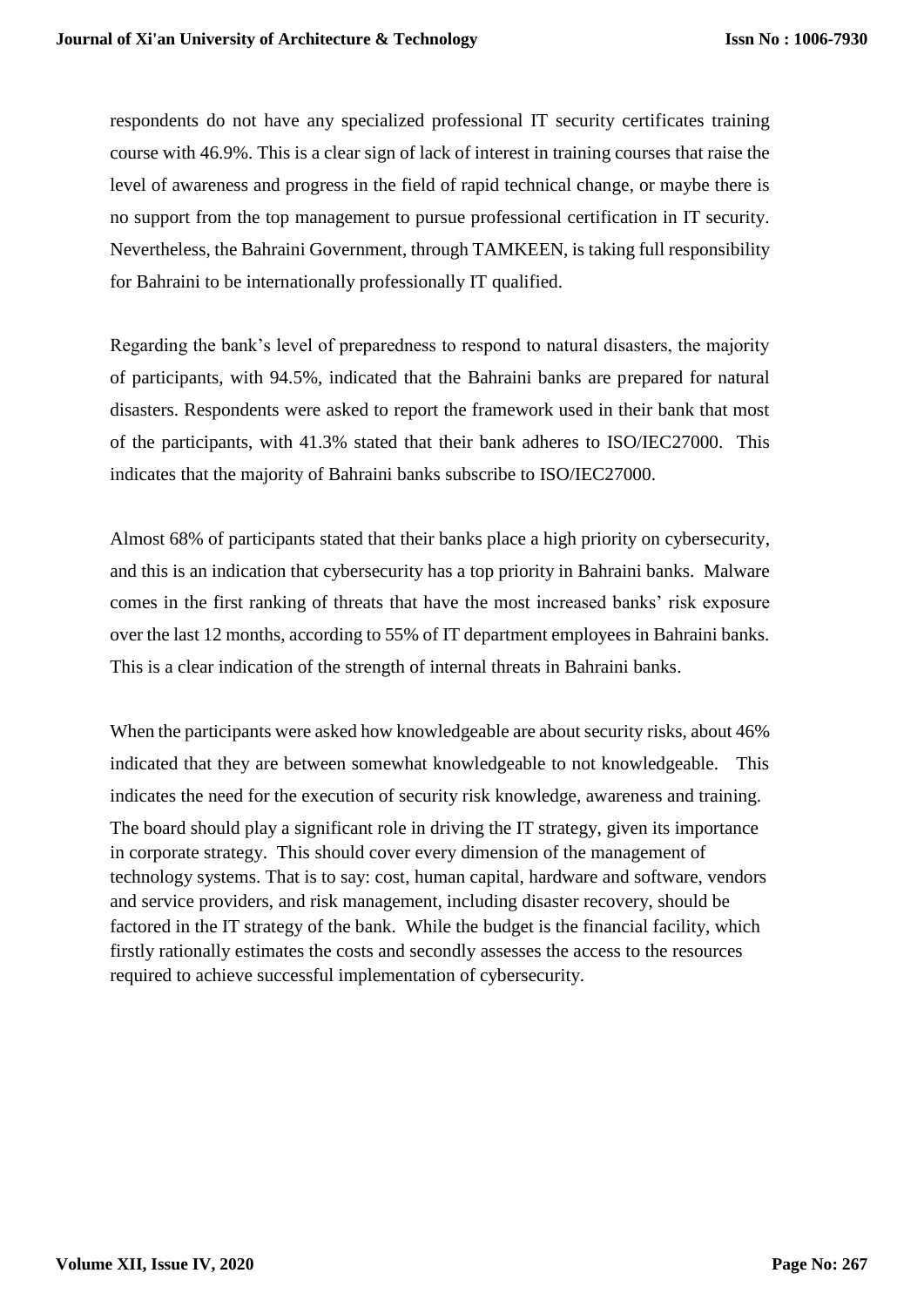# **References**

Al-Alawi, A, I., Yousif Al-Marzooqi, N., & Fraidoon Mohammed, Y. (2007). Organizational culture and knowledge sharing: critical success factors. *Journal of Knowledge Management*, *11*(2), 22-42.

Al-Alawi, A. I. (2006). Investigating the strategies for successful development of health information systems: A comparison study. Information Technology Journal, 5(4), 626-647.

Al-Alawi, A. I. (2014). Cybercrimes, Computer Forensics and their Impact in Business Climate: Bahrain Status. *Research Journal of Business Management*, *8*(3), 139-156.

Al-Alawi, A. I., & Al-Ali, F. M. (2015). Factors affecting E-commerce adoption in SMEs in GCC: an empirical study of Kuwait. *Research Journal of Information Technology*, 7(1), 1-21.

Al-Alawi, A. I., & Al-Bassam, S. A. (2019). Evaluation of telecommunications regulatory practice in the Kingdom of Bahrain: development and challenges. *International Journal of Business Information Systems*, *31*(2), 282- 303.

Al-Alawi, A. I., Al-Bassam, S. A., & Mehrotra, A. A. (2020a). Critical Cybersecurity Threats: Frontline Issues Faced by Bahraini Organizations. In *Implementing Computational Intelligence Techniques for Security Systems Design* (pp. 210-229). IGI Global.

Al-Alawi, A. I., Mehrotra, A. A., & Al-Bassam, S. A. (2020b). Cybersecurity: Cybercrime Prevention in Higher Learning Institutions. In *Implementing Computational Intelligence Techniques for Security Systems Design* (pp. 255-274). IGI Global.

Al-Alawi, A. I., Mehrotra, A. A., Elias, H., Safdar, H. S., & Al-Bassam, S. A. (2020). The Implications of Unethical and Illegal Behavior in the World of E-Commerce. In *Ethical Consumerism and Comparative Studies Across Different Cultures: Emerging Research and Opportunities* (pp. 152-230). IGI Global.

Al-Awadi, M., & Renaud, K. (2007, July). Success factors in information security implementation in organizations. In *IADIS International Conference e-Society*.

Al Awawdeh, S., & Tubaishat, A. (2014, April). An information security awareness program to address common security concerns in IT unit. In *Information Technology: New Generations (ITNG), 2014 11th International Conference on* (pp. 273-278). IEEE.

Arab News. (2015). Aramco foils \$30 million scam. [Online], Retrieved March 3, 2017, from<http://www.arabnews.com/saudi-arabia/news/823001>

Arlitsch, K., & Edelman, A. (2014). Staying safe: Cyber security for people and organizations. *Journal of Library Administration*, *54*(1), 46-56.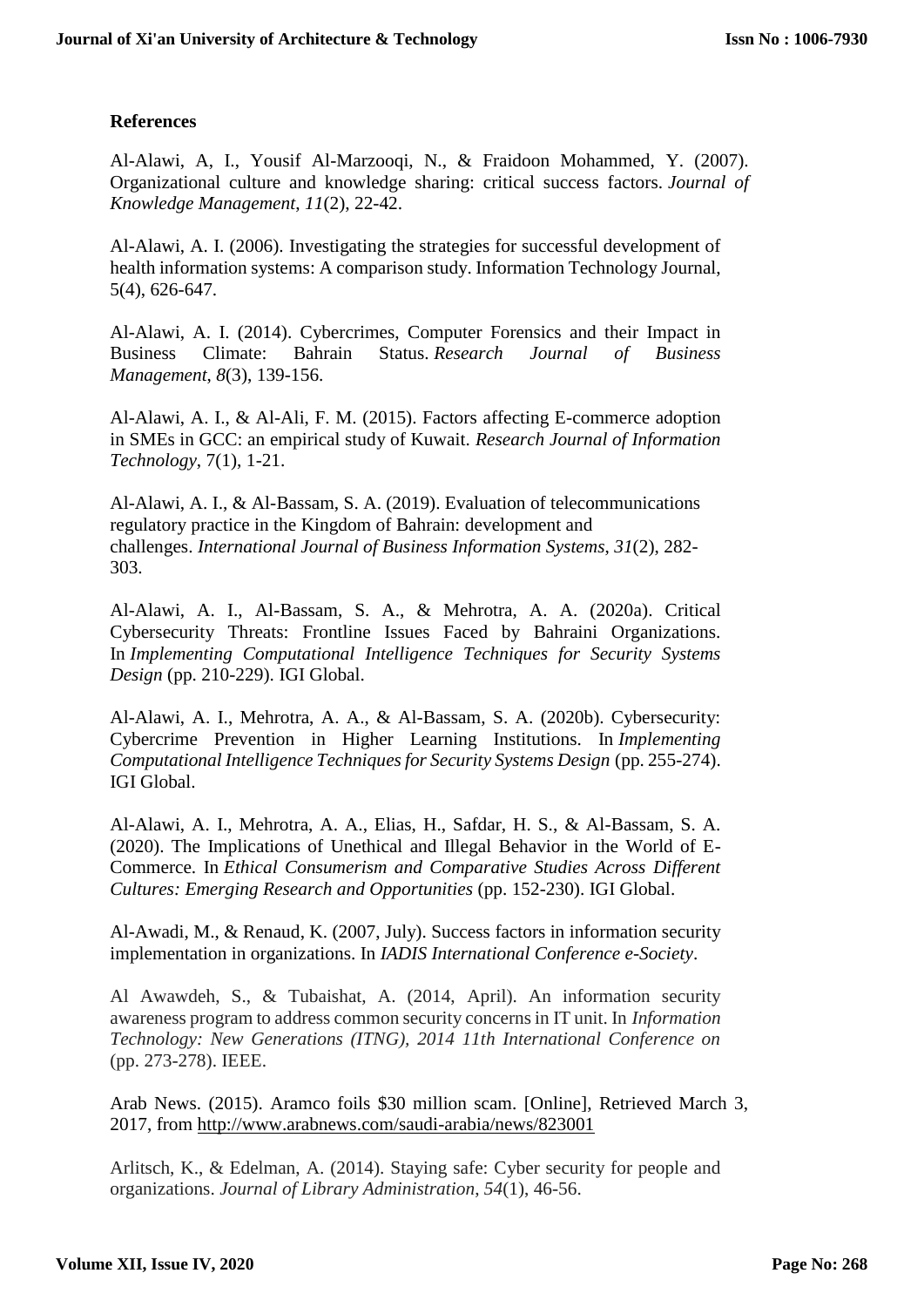Armencheva, I., & Smolenov, S. (2015). FROM REAL CYBER CONFLICT THROUGH WISHFUL CYBER SECURITY TO (UN) LIKELY CYBER PEACE. *Land Forces Academy Review*, *20*(3), 259-266.

Axelrod, R., & Iliev, R. (2014). Timing of cyber conflict. *Proceedings of the National Academy of Sciences*, *111*(4), 1298-1303.

Bertram, M., & Waters, C. (2016). How to Avoid Repeating History in ITS Security. Atkins, 1<sup>st</sup> edition, February 2016, Access February 2018. [http://northamerica.atkinsglobal.com/~/media/Files/A/Atkins-Corporate/north](http://northamerica.atkinsglobal.com/~/media/Files/A/Atkins-Corporate/north-america/documents/How2AvoidRepeatingHistory_20160224.pdf)[america/documents/How2AvoidRepeatingHistory\\_20160224.pdf](http://northamerica.atkinsglobal.com/~/media/Files/A/Atkins-Corporate/north-america/documents/How2AvoidRepeatingHistory_20160224.pdf)

Chan, S (2016), Cyberattacks Strike Saudi Arabia, Harming Aviation Agency, *New York Times*, Retrieved January 2017, [https://www.nytimes.com/2016/12/01/world/middleeast/saudi-arabia-shamoon](https://www.nytimes.com/2016/12/01/world/middleeast/saudi-arabia-shamoon-attack.html)[attack.html](https://www.nytimes.com/2016/12/01/world/middleeast/saudi-arabia-shamoon-attack.html)

Ghorsad, T. (2014). Perceiving Cybercrime – Appearance, Challenges and Legal Reaction. *International Journal of Research*, 1(6), 626-634.

Government, HM. (2015). Small Businesses: What you need to know about cybersecurity [online], [Retrieved March 12, 2015] [https://www.gov.uk/government/uploads/system/uploads/attachment\\_data/file/41](https://www.gov.uk/government/uploads/system/uploads/attachment_data/file/412017/BIS-15-147-small-businesses-cyber-guide-March-2015.pdf) [2017/BIS-15-147-small-businesses-cyber-guide-March-2015.pdf.](https://www.gov.uk/government/uploads/system/uploads/attachment_data/file/412017/BIS-15-147-small-businesses-cyber-guide-March-2015.pdf)

Kaspersky (2018), The Human Factor in IT Security: How Employees are Making Businesses Vulnerable from Within. Retrieved February 26, 2018. <https://www.kaspersky.com/blog/the-human-factor-in-it-security/>

Ma, Q., Schmidt, M. B., & Pearson, J. M. (2009). An integrated framework for information security management. *Review of Business*, 30(1), 58–69.

Maggio, G., & Cacciola, G. (2012). When will oil, natural gas, and coal peak?. *Fuel*, *98*, 111-123

Metzger, M (2015), Hacker Buba' holds UAE bank to ransom, *SC Media Magazine,* Retrieved January 2018, [https://www.scmagazineuk.com/hacker-buba](https://www.scmagazineuk.com/hacker-buba-holds-uae-bank-to-ransom/article/535548/)[holds-uae-bank-to-ransom/article/535548/](https://www.scmagazineuk.com/hacker-buba-holds-uae-bank-to-ransom/article/535548/)

Morgan, S. (2016, January 30). *Why J.P. Morgan Chase & Co. Is Spending A Half Billion Dollars On Cybersecurity. Forbes.* Retrieved from [http://www.forbes.com/sites/stevemorgan/2016/01/30/why-j-p-morgan-chase-co](http://www.forbes.com/sites/stevemorgan/2016/01/30/why-j-p-morgan-chase-co-is-spending-a-half-billion-dollars-on-cybersecurity/#721ada9c2a7f)[is-spending-a-half-billion-dollars-on-cybersecurity/#721ada9c2a7f](http://www.forbes.com/sites/stevemorgan/2016/01/30/why-j-p-morgan-chase-co-is-spending-a-half-billion-dollars-on-cybersecurity/#721ada9c2a7f)

Perlroth, N. (2012). Cyberattack on Saudi Firm, US sees Iran firing back. *New York Times*, *23*.

Ponemon Institute (2015), "2015 cost of Cyber Crime Study: Global", Sponsored by Hewlett Packard Enterprise, Independently conducted by Ponemon Institute